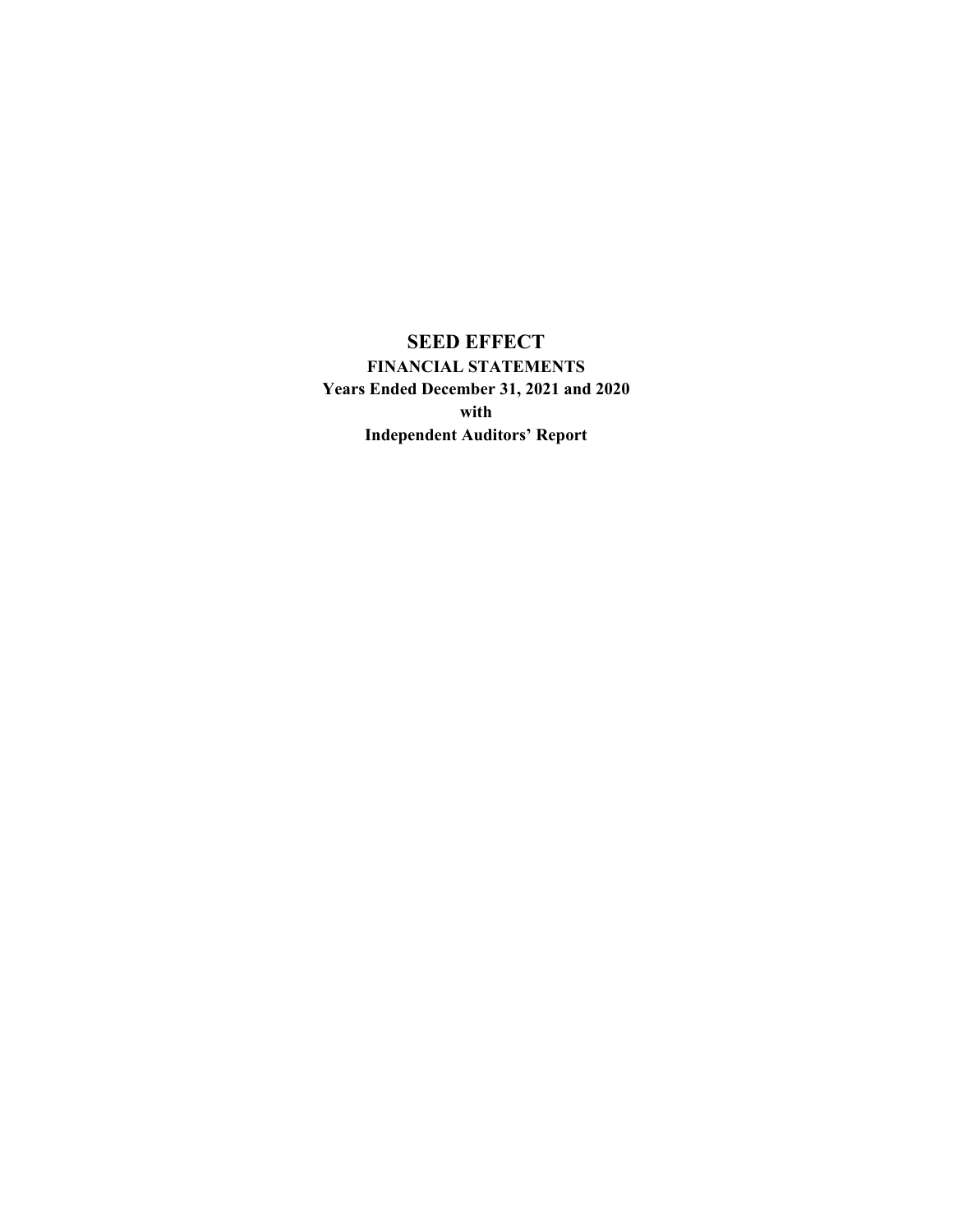# **SEED EFFECT**

# **TABLE OF CONTENTS**

|                                          | Page |
|------------------------------------------|------|
| <b>INDEPENDENT AUDITORS' REPORT</b>      |      |
| <b>FINANCIAL STATEMENTS:</b>             |      |
| <b>Statements of Financial Position</b>  | 3    |
| <b>Statements of Activities</b>          | 4    |
| <b>Statements of Functional Expenses</b> | 6    |
| <b>Statements of Cash Flows</b>          | 8    |
| Notes to Financial Statements            | 9    |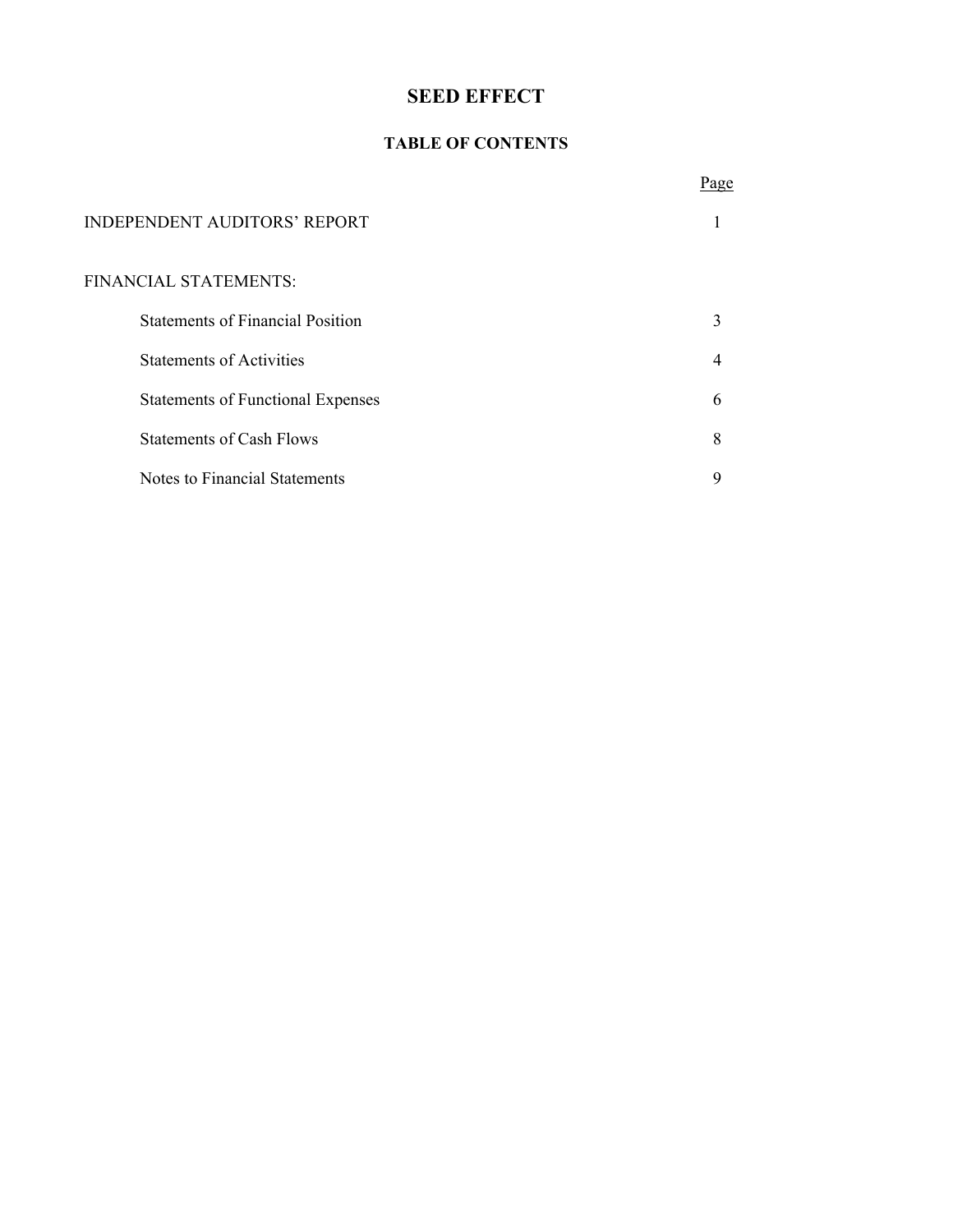

## **INDEPENDENT AUDITORS' REPORT**

To the Board of Directors of Seed Effect

## **Opinion**

We have audited the accompanying financial statements of Seed Effect (the "Organization"), which comprise the statements of financial position as of December 31, 2021 and 2020, and the related statements of activities, functional expenses, and cash flows for the years then ended, and the related notes to the financial statements.

In our opinion, the financial statements referred to above present fairly, in all material respects, the financial position of the Organization as of December 31, 2021 and 2020, and the changes in its net assets and its cash flows for the years then ended in accordance with accounting principles generally accepted in the United States of America (GAAP).

## **Basis for Opinion**

We conducted our audits in accordance with GAAP. Our responsibilities under those standards are further described in the Auditor's Responsibilities for the Audit of the Financial Statements section of our report. We are required to be independent of the Organization and to meet our other ethical responsibilities in accordance with the relevant ethical requirements relating to our audits. We believe that the audit evidence we have obtained is sufficient and appropriate to provide a basis for our audit opinion.

### **Responsibilities of Management for the Financial Statements**

Management is responsible for the preparation and fair presentation of these financial statements in accordance with GAAP; this includes the design, implementation, and maintenance of internal control relevant to the preparation and fair presentation of financial statements that are free from material misstatement, whether due to fraud or error.

In preparing the financial statements, management is required to evaluate whether there are conditions or events, considered in the aggregate, that raise substantial doubt about the Organization's ability to continue as a going concern within one year after the date that the financial statements are available to be issued.

### **Auditor's Responsibility for the Audit of the Financial Statements**

Our objectives are to obtain reasonable assurance about whether the financial statements as a whole are free from material misstatement, whether due to fraud or error, and to issue an auditor's report that includes our opinion. Reasonable assurance is a high level of assurance but is not absolute assurance and therefore is not a guarantee that an audit conducted in accordance with generally accepted auditing standards will always detect a material misstatement when it exists. The risk of not detecting a material misstatement resulting from fraud is higher than for one resulting from error, as fraud may involve collusion, forgery, intentional omissions, misrepresentations, or the override of internal control. Misstatements are considered material if there is a substantial likelihood that, individually or in the aggregate, they would influence the judgment made by a reasonable user based on the financial statements.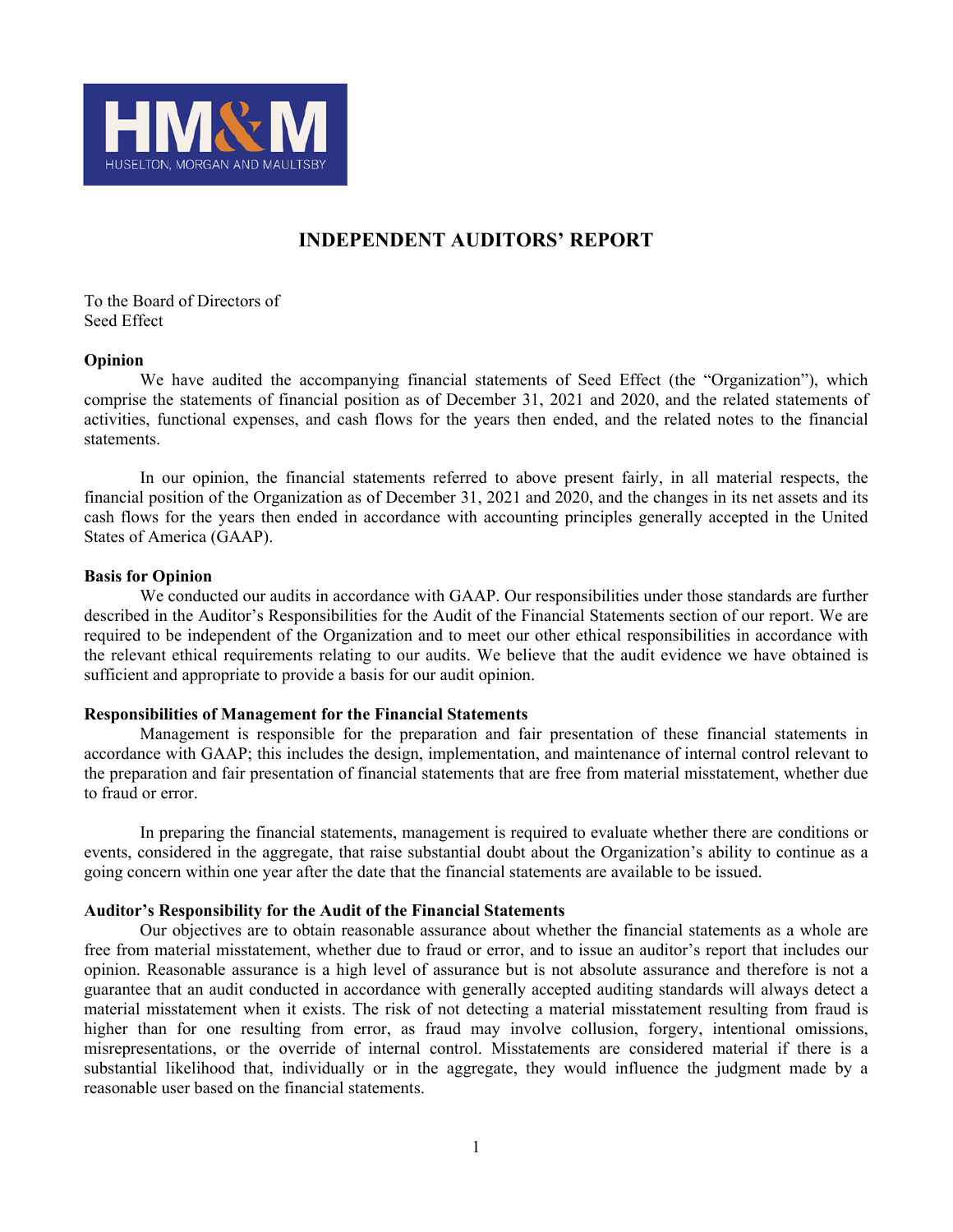In performing an audit in accordance with generally accepted auditing standards, we:

- Exercise professional judgment and maintain professional skepticism throughout the audit.
- Identify and assess the risks of material misstatement of the financial statements, whether due to fraud or error, and design and perform audit procedures responsive to those risks. Such procedures include examining, on a test basis, evidence regarding the amounts and disclosures in the financial statements.
- Obtain an understanding of internal control relevant to the audit in order to design audit procedures that are appropriate in the circumstances, but not for the purpose of expressing an opinion on the effectiveness of the Organization's internal control. Accordingly, no such opinion is expressed.
- Evaluate the appropriateness of accounting policies used and the reasonableness of significant accounting estimates made by management, as well as evaluate the overall presentation of the financial statements.
- Conclude whether, in our judgment, there are conditions or events, considered in the aggregate, that raise substantial doubt about the Organization's ability to continue as a going concern for a reasonable period of time.

We are required to communicate with those charged with governance regarding, among other matters, the planned scope and timing of the audit, significant audit findings, and certain internal control related matters that we identified during the audit.

Huselton, Margan + Maultshy, P.C.

Dallas, Texas April 11, 2022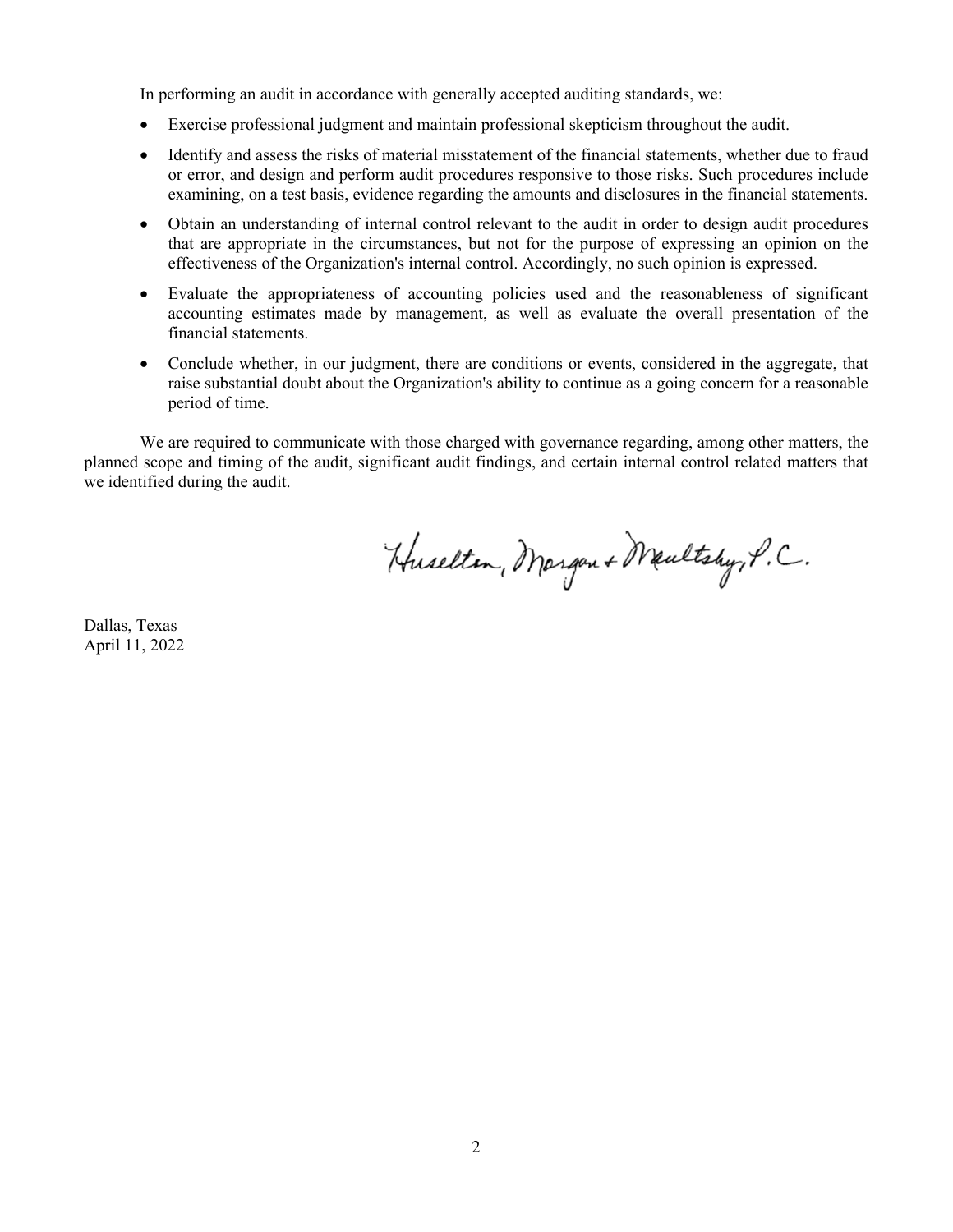# **SEED EFFECT STATEMENTS OF FINANCIAL POSITION December 31, 2021 and 2020**

## **ASSETS**

|                                                                                     | 2021                                |               | 2020               |
|-------------------------------------------------------------------------------------|-------------------------------------|---------------|--------------------|
| Cash and cash equivalents:<br>Without donor restrictions<br>With donor restrictions | $\mathcal{S}$<br>718,999<br>547,868 | $\mathcal{S}$ | 548,008<br>201,324 |
| Total cash and cash equivalents                                                     | 1,266,867                           |               | 749,332            |
| Pledges receivable, net<br>Prepaid expenses                                         | 199,681<br>4,660                    |               | 3,981              |
| Total assets                                                                        | 1,471,208<br>-S                     | \$            | 753,313            |
| <b>LIABILITIES AND NET ASSETS</b>                                                   |                                     |               |                    |
| Accounts payable and accrued liabilities<br>Note payable                            | \$<br>16,087                        | \$            | 5,215<br>64,925    |
| <b>Total</b> liabilities                                                            | 16,087                              |               | 70,140             |
| Net assets:                                                                         |                                     |               |                    |
| Without donor restrictions<br>With donor restrictions                               | 907,253<br>547,868                  |               | 481,849<br>201,324 |
| Total net assets                                                                    | 1,455,121                           |               | 683,173            |

Total liabilities and net assets  $\frac{\$ \quad 1,471,208}{\$ \quad 5,753,313}$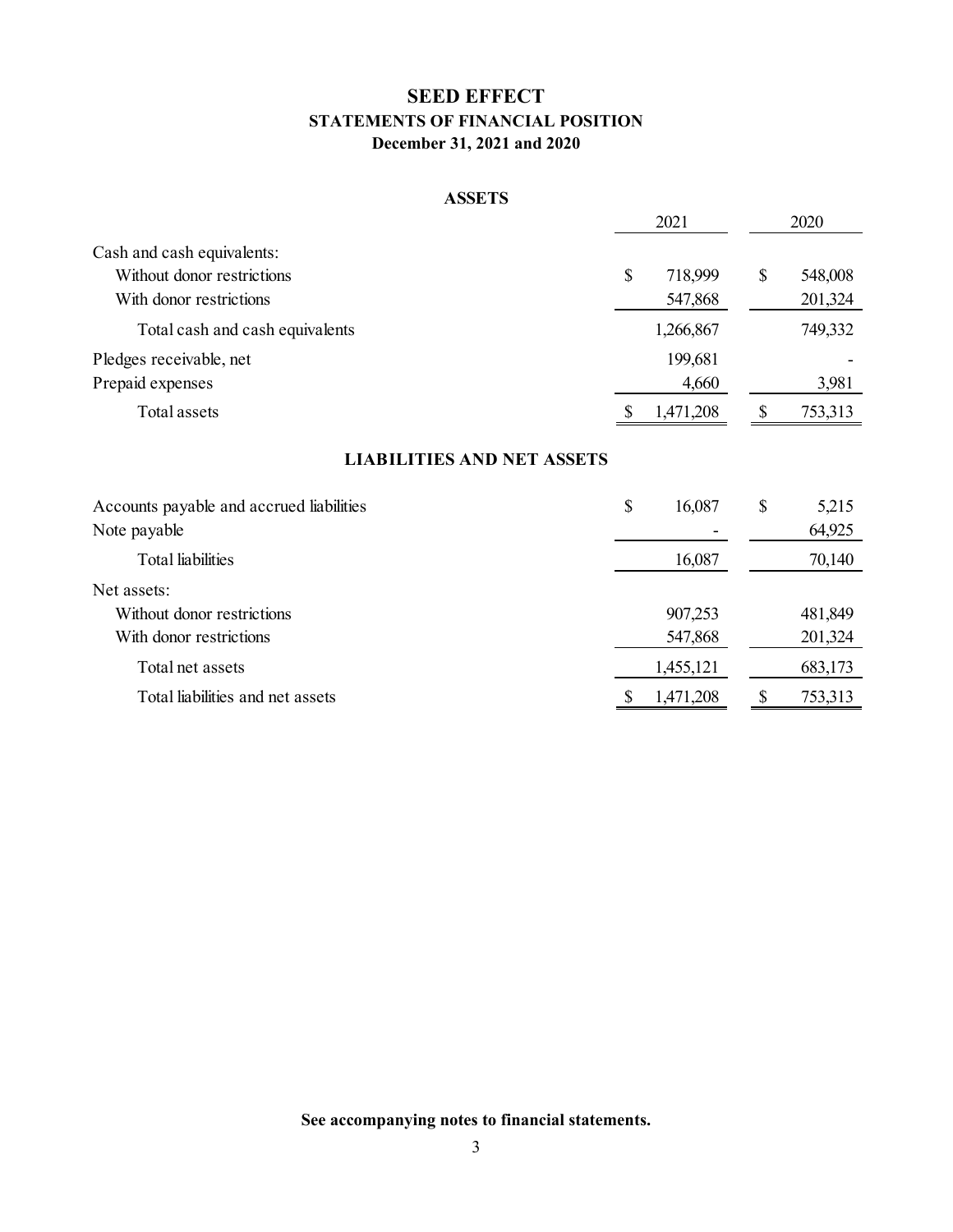# **SEED EFFECT STATEMENT OF ACTIVITIES Year Ended December 31, 2021**

|                                          | Without Donor |           | With Donor   |            |              |           |  |         |  |           |
|------------------------------------------|---------------|-----------|--------------|------------|--------------|-----------|--|---------|--|-----------|
|                                          | Restrictions  |           | Restrictions |            |              | Total     |  |         |  |           |
| Revenues, gains, and other support:      |               |           |              |            |              |           |  |         |  |           |
| Contributions                            | $\mathbb{S}$  | 1,321,753 | $\mathbb{S}$ | 718,084    | $\mathbb{S}$ | 2,039,837 |  |         |  |           |
| Interest income                          |               | 1,725     |              |            |              | 1,725     |  |         |  |           |
| Net assets released from restriction     |               | 371,540   |              | (371, 540) |              |           |  |         |  |           |
| Total revenues, gains, and other support |               | 1,695,018 |              |            |              |           |  | 346,544 |  | 2,041,562 |
| Expenses:                                |               |           |              |            |              |           |  |         |  |           |
| Program services                         |               | 939,731   |              |            |              | 939,731   |  |         |  |           |
| Management and general                   |               | 244,928   |              |            |              | 244,928   |  |         |  |           |
| Fundraising                              |               | 149,880   |              |            |              | 149,880   |  |         |  |           |
| Total expenses                           |               | 1,334,539 |              |            |              | 1,334,539 |  |         |  |           |
| Other income                             |               | 64,925    |              |            |              | 64,925    |  |         |  |           |
| Change in net assets                     |               | 425,404   |              | 346,544    |              | 771,948   |  |         |  |           |
| Net assets, beginning of year            |               | 481,849   |              | 201,324    |              | 683,173   |  |         |  |           |
| Net assets, end of year                  |               | 907,253   |              | 547,868    |              | 1,455,121 |  |         |  |           |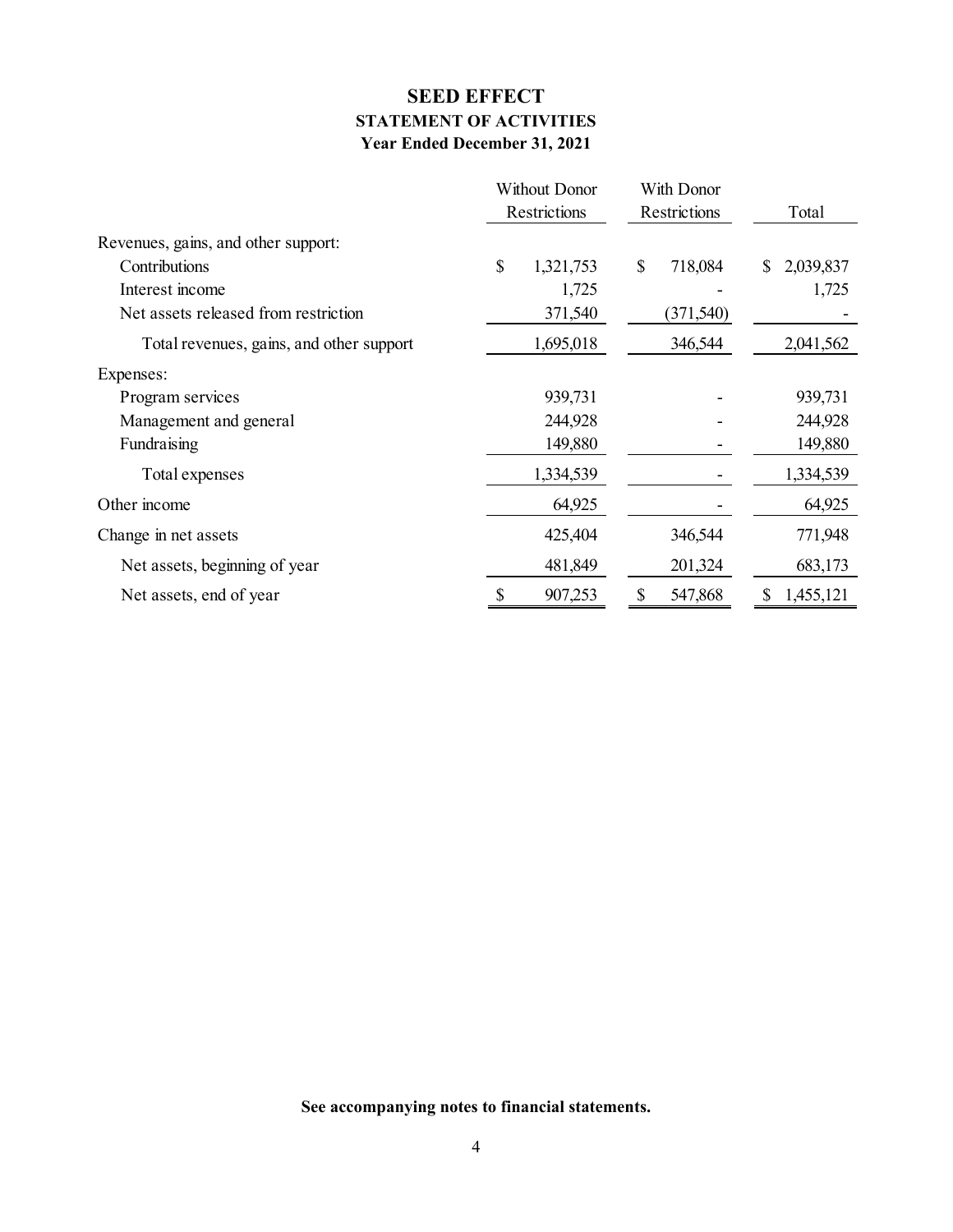# **SEED EFFECT STATEMENT OF ACTIVITIES Year Ended December 31, 2020**

|                                                        | <b>Without Donor</b> |           | With Donor   |            |    |           |
|--------------------------------------------------------|----------------------|-----------|--------------|------------|----|-----------|
|                                                        | Restrictions         |           | Restrictions |            |    | Total     |
| Revenues, gains, and other support:                    |                      |           |              |            |    |           |
| Contributions                                          | \$                   | 843,735   | \$           | 346,515    | S  | 1,190,250 |
| Special events (less costs of direct benefit to donors |                      |           |              |            |    |           |
| of \$1,050)                                            |                      | 8,236     |              |            |    | 8,236     |
| Interest income                                        |                      | 1,481     |              |            |    | 1,481     |
| Net assets released from restrictions                  |                      | 270,191   |              | (270, 191) |    |           |
| Total revenues, gains, and other support               |                      | 1,123,643 |              | 76,324     |    | 1,199,967 |
| Expenses:                                              |                      |           |              |            |    |           |
| Program services                                       |                      | 731,821   |              |            |    | 731,821   |
| Management and general                                 |                      | 171,547   |              |            |    | 171,547   |
| Fundraising                                            |                      | 116,624   |              |            |    | 116,624   |
| Total expenses                                         |                      | 1,019,992 |              |            |    | 1,019,992 |
| Change in net assets                                   |                      | 103,651   |              | 76,324     |    | 179,975   |
| Net assets, beginning of year                          |                      | 378,198   |              | 125,000    |    | 503,198   |
| Net assets, end of year                                |                      | 481,849   |              | 201,324    | \$ | 683,173   |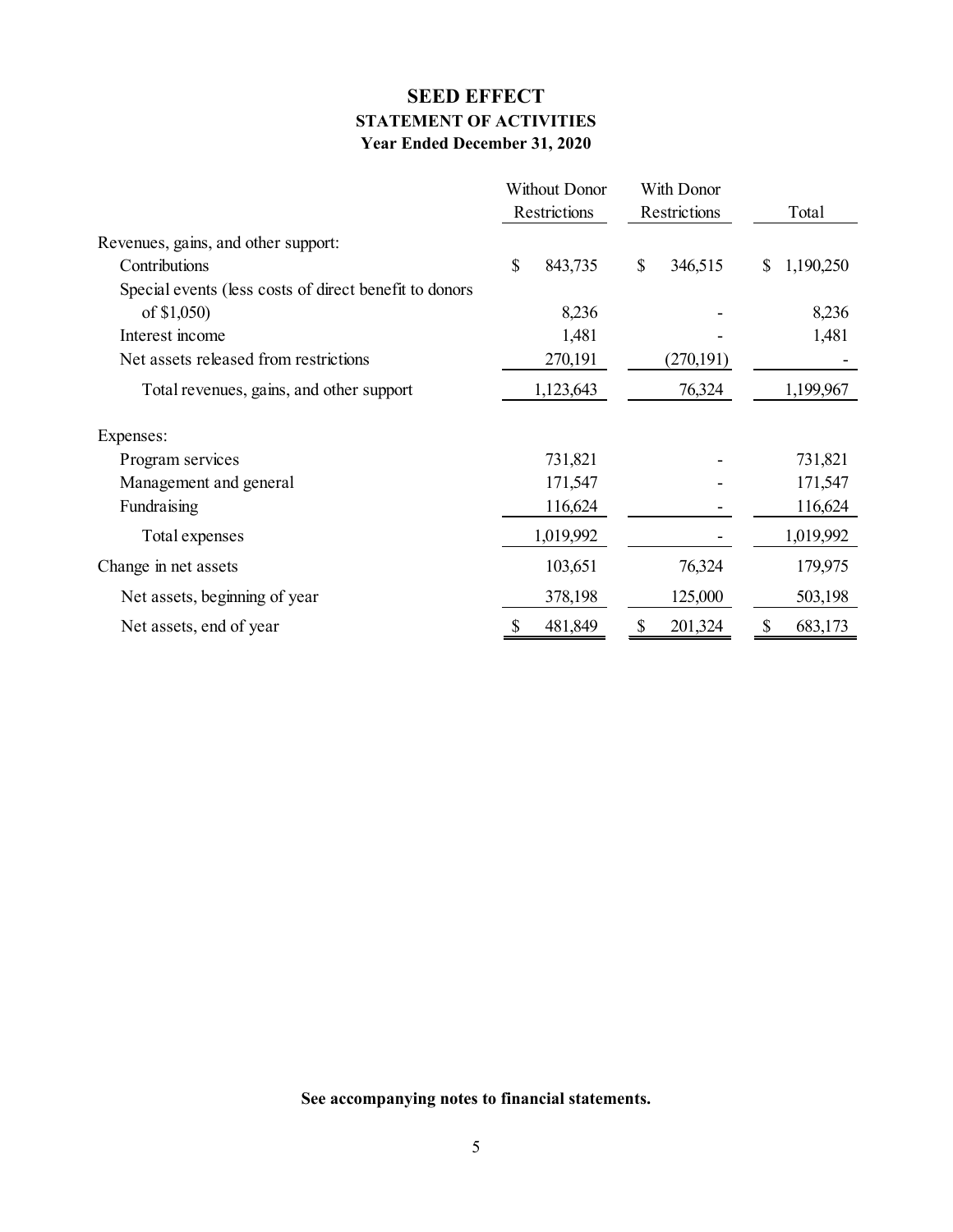# **SEED EFFECT STATEMENT OF FUNCTIONAL EXPENSES For the Year Ended December 31, 2021**

|                        |                     | <b>Supporting Activities</b> |                           |              |             |                 |
|------------------------|---------------------|------------------------------|---------------------------|--------------|-------------|-----------------|
|                        | Program<br>Services |                              | Management<br>and General |              | Fundraising | Total           |
| Salaries and benefits  | \$<br>147,934       | \$                           | 117,110                   | $\mathbb{S}$ | 137,030     | \$<br>402,074   |
| Program related grants | 780,077             |                              |                           |              |             | 780,077         |
| Other expenses:        |                     |                              |                           |              |             |                 |
| Advertising            |                     |                              | 597                       |              | 4,799       | 5,396           |
| Insurance              |                     |                              | 2,456                     |              | 71          | 2,527           |
| IT                     | 941                 |                              | 20,417                    |              | 52          | 21,410          |
| Miscellaneous          | 505                 |                              | 5,730                     |              | 1,452       | 7,687           |
| Office                 |                     |                              | 22,771                    |              | 1,287       | 24,058          |
| Outside service        |                     |                              | 70,762                    |              |             | 70,762          |
| Rent                   |                     |                              | 2,032                     |              |             | 2,032           |
| Special events         |                     |                              | 1,462                     |              | 2,411       | 3,873           |
| Travel and meetings    | 10,274              |                              | 1,591                     |              | 2,778       | 14,643          |
| Total other expenses   | 11,720              |                              | 127,818                   |              | 12,850      | 152,388         |
| Total expenses         | \$<br>939,731       | S                            | 244,928                   | \$           | 149,880     | \$<br>1,334,539 |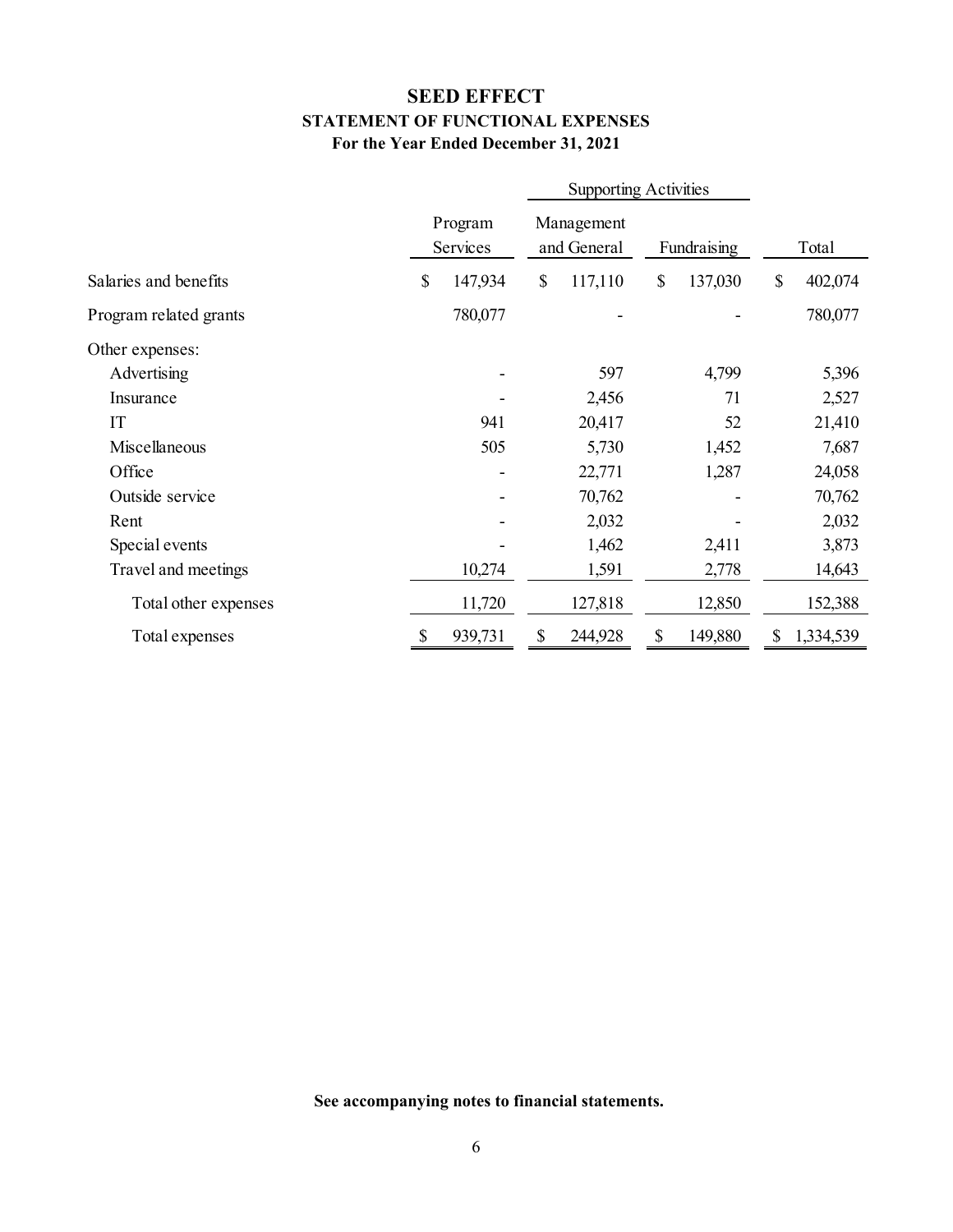# **SEED EFFECT STATEMENT OF FUNCTIONAL EXPENSES For the Year Ended December 31, 2020**

|                                                                                  | <b>Supporting Activities</b> |                     |              |                           |    |             |              |           |
|----------------------------------------------------------------------------------|------------------------------|---------------------|--------------|---------------------------|----|-------------|--------------|-----------|
|                                                                                  |                              | Program<br>Services |              | Management<br>and General |    | Fundraising |              | Total     |
| Salaries and benefits                                                            | \$                           | 141,285             | $\mathbb{S}$ | 89,077                    | \$ | 107,609     | $\mathbb{S}$ | 337,971   |
| Program related grants                                                           |                              | 587,830             |              |                           |    |             |              | 587,830   |
| Other expenses:                                                                  |                              |                     |              |                           |    |             |              |           |
| Advertising                                                                      |                              |                     |              | 2,187                     |    | 3,519       |              | 5,706     |
| Insurance                                                                        |                              |                     |              | 2,031                     |    |             |              | 2,031     |
| IT                                                                               |                              | 952                 |              | 25,138                    |    |             |              | 26,090    |
| Miscellaneous                                                                    |                              | 538                 |              | 2,567                     |    | 124         |              | 3,229     |
| Office                                                                           |                              |                     |              | 8,310                     |    | 3,412       |              | 11,722    |
| Outside service                                                                  |                              |                     |              | 38,246                    |    | 16          |              | 38,262    |
| Rent                                                                             |                              |                     |              | 1,840                     |    |             |              | 1,840     |
| Travel and meetings                                                              |                              |                     |              | 384                       |    | 666         |              | 1,050     |
| Special events                                                                   |                              | 1,216               |              | 2,151                     |    | 1,944       |              | 5,311     |
| Total other expenses                                                             |                              | 2,706               |              | 82,854                    |    | 9,681       |              | 95,241    |
| Total expenses                                                                   |                              | 731,821             |              | 171,931                   |    | 117,290     |              | 1,021,042 |
| Less expenses included with revenues<br>on the statement of activities           |                              |                     |              | (384)                     |    | (666)       |              | (1,050)   |
| Total expenses included in the expense<br>section of the statement of activities | \$                           | 731,821             | \$           | 171,547                   | \$ | 116,624     | \$           | 1,019,992 |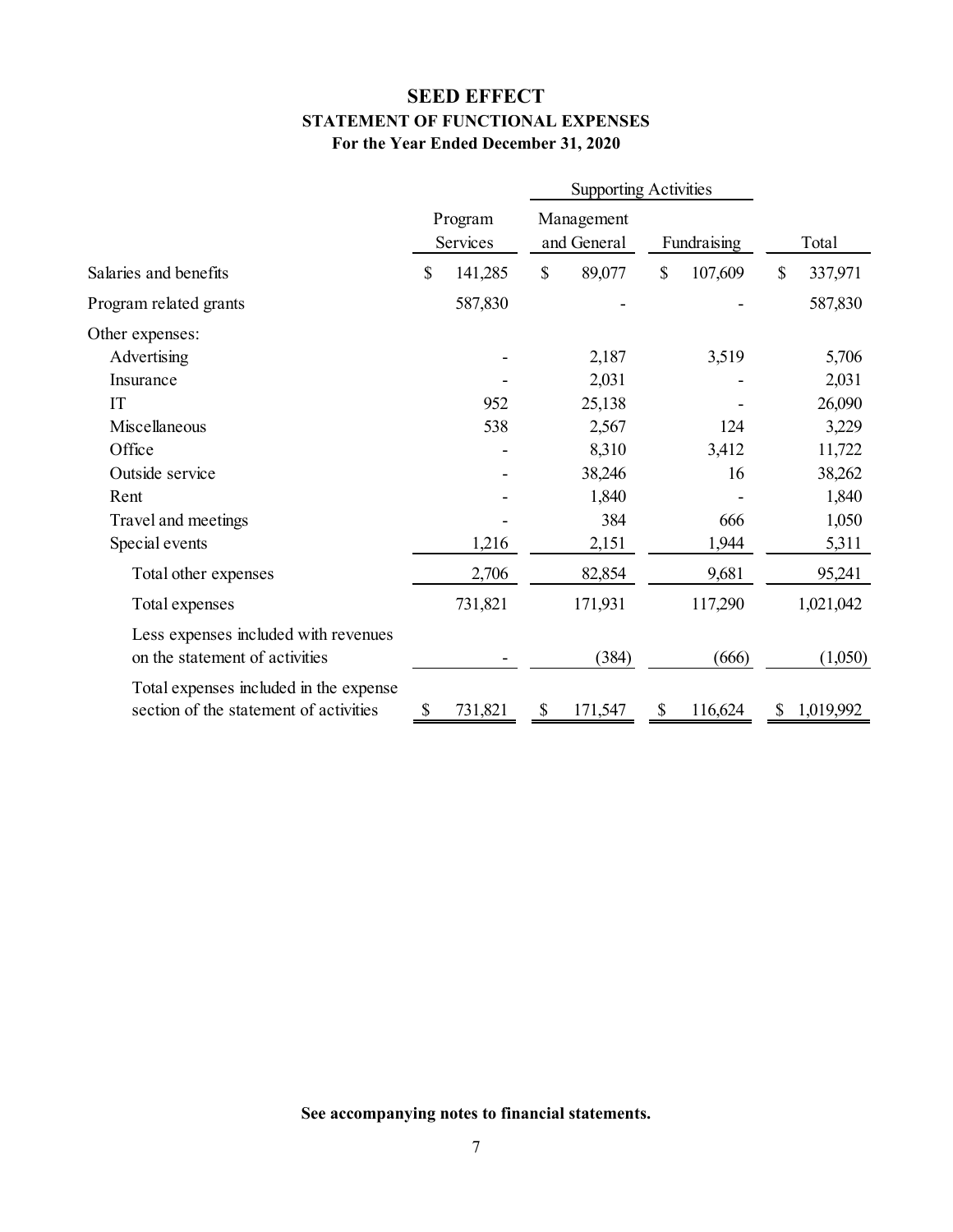## **SEED EFFECT STATEMENTS OF CASH FLOWS For the Year Ended December 31, 2021 and 2020**

|                                                                    |    | 2021      | 2020 |         |  |
|--------------------------------------------------------------------|----|-----------|------|---------|--|
| Cash flows from operating activities:                              |    |           |      |         |  |
| Change in net assets                                               | \$ | 771,948   | \$   | 179,975 |  |
| Adjustments to reconcile change in net assets to net cash provided |    |           |      |         |  |
| by operating activities:                                           |    |           |      |         |  |
| Debt for giveness                                                  |    | (64, 925) |      |         |  |
| (Increase) decrease in pledge receivable                           |    | (199,681) |      | 100,000 |  |
| Decrease in employee receivable                                    |    |           |      | 1,346   |  |
| (Decrease) increase in prepaid expenses                            |    | (679)     |      | 4,187   |  |
| Increase in accounts payable and accrued liabilities               |    | 10,872    |      | 5,009   |  |
| Net cash provided by operating activities                          |    | 517,535   |      | 290,517 |  |
| Cash flows from financing activities:                              |    |           |      |         |  |
| Proceeds from note payable                                         |    |           |      | 64,925  |  |
| Net cash provided by financing activities                          |    |           |      | 64,925  |  |
| Net increase in cash and cash equivalents:                         |    | 517,535   |      | 355,442 |  |
| Cash and cash equivalents, beginning of year                       |    | 749,332   |      | 393,890 |  |
| Cash and cash equivalents, end of year                             | S  | 1,266,867 | S    | 749,332 |  |

Non-cash financing activities:

For the year ended December 31, 2021, the Organzation's PPP loan totaling \$64,925 was forgiven by the U.S. Small Business Administration.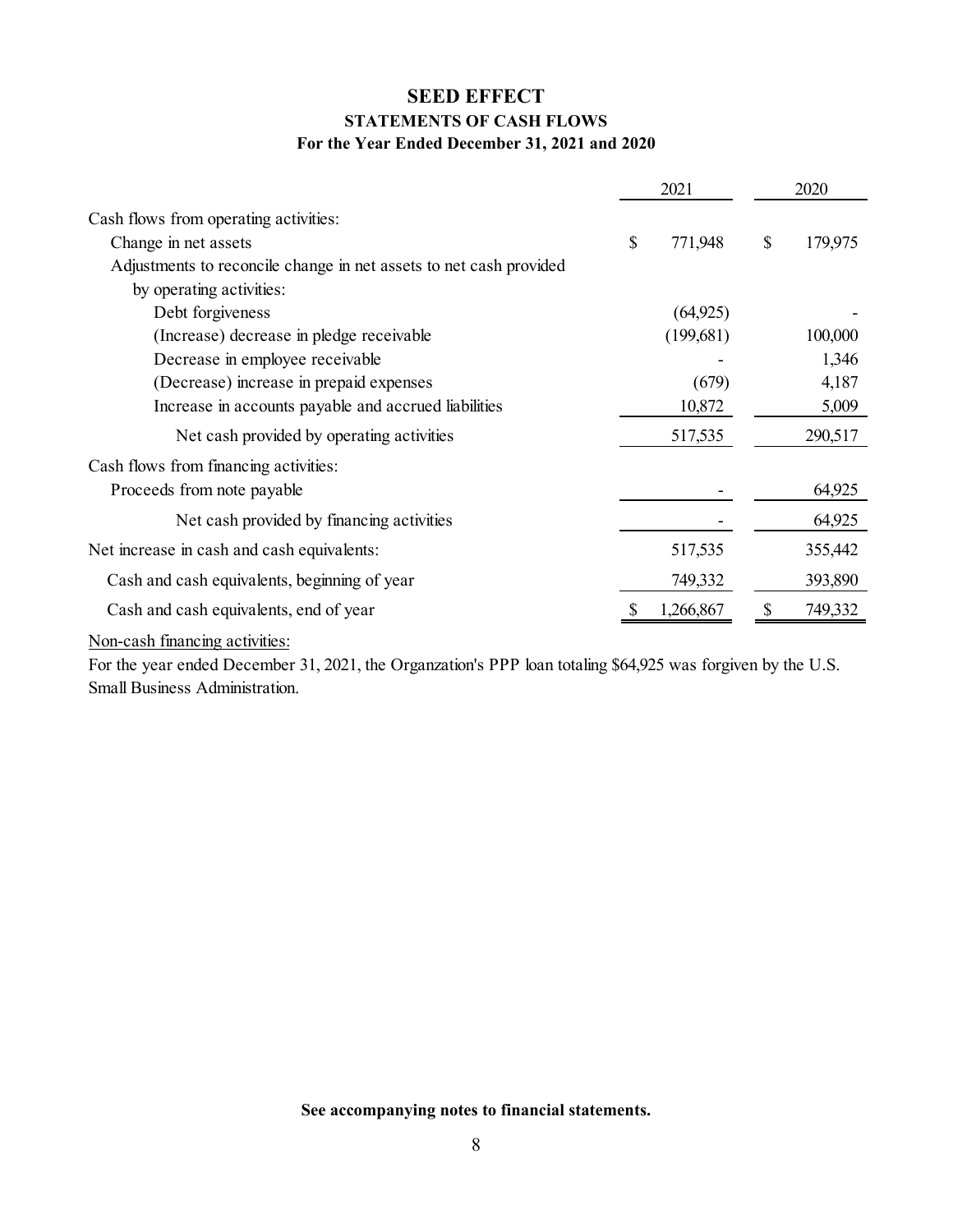## **SEED EFFECT NOTES TO FINANCIAL STATEMENTS December 31, 2021 and 2020**

## 1. ORGANIZATION AND SUMMARY OF SIGNIFICANT ACCOUNTING POLICIES

### *Organization*

Seed Effect (the "Organization") was founded in 2012. The Organization is a Christ-centered, economic development organization with a mission to plant the seeds that overcome poverty by providing access to economic empowerment, education, and spiritual discipleship in marginalized communities around the world. The Organization pursues this mission by providing financial and technical support to Seed Effect Uganda ("SEU").

#### *Basis of Accounting*

The accompanying financial statements have been prepared on the accrual basis of accounting in accordance with GAAP.

#### *New Accounting Pronouncement*

In February 2016, the FASB issued Accounting Standard Update ("ASU") 2016-02, *Leases (Topic 842)*, which will require leases to be recorded as an asset on the balance sheet for the right to use the leased asset and a liability for the corresponding lease obligation for leases with terms of more than twelve months. ASU 2016-02 is effective for non-public entities for fiscal years beginning after December 15, 2021, with early adoption permitted. The Organization is currently reviewing this update and has not yet determined the effect this may have on the financial statements.

### *Contributions and Promises to Give*

Contributions, including unconditional promises to give, are recognized in the period received. Conditional contributions are recognized in the period the conditions have been met. Contributions that are restricted by the donor are reported as increases in net assets without donor restrictions if the restrictions expire in the fiscal year in which the contributions are recognized. All other donor-restricted contributions are reported as increases in net assets with donor restrictions depending on the nature of the restriction. When a restriction expires, net assets with donor restrictions are reclassified to net assets without donor restrictions. In-kind support arising from donated materials and services is recorded as both revenues and expenses based on the fair market value of the donated materials and services. See Note 4 for further discussion.

## *Functional Allocation of Expenses*

Directly identifiable expenses are charged to program services or supporting activities. Categories of expenses related to more than one function are charged to program and supporting activities on the basis of periodic time and expense studies.

#### *Use of Estimates*

The preparation of financial statements in accordance with GAAP requires management to make estimates and assumptions that affect the amounts reported in the financial statements and accompanying notes. Actual results could differ from those estimates.

### *Fair Value of Financial Instruments*

GAAP requires disclosure of an estimate of fair value of certain financial instruments. The Organization's financial instruments are cash and cash equivalents, accounts receivable, accounts payable, and accrued liabilities. For these financial instruments, carrying values approximate fair value.

### *Cash and Cash Equivalents*

The Organization considers all highly liquid investments with an initial maturity of three months or less to be cash equivalents.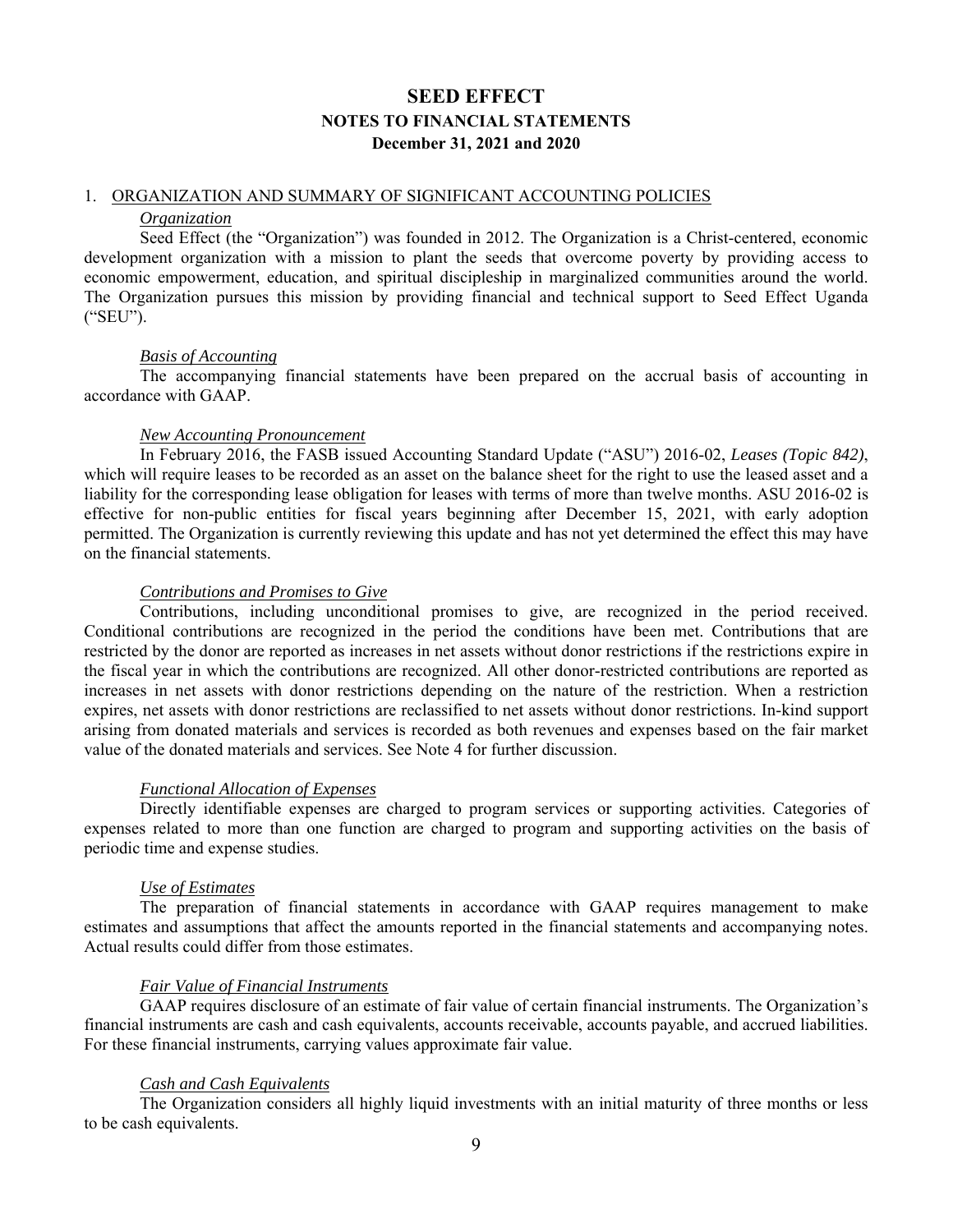## *Pledges Receivable*

 Pledges receivable are recorded after being discounted to the anticipated net present value of the future cash flows and stated net of an allowance for doubtful accounts. The Organization provides for losses on pledges receivable using the allowance method. The allowance is based upon an analysis of specific donors, taking into consideration the age of past due amounts and an assessment of the donor's ability to pay.

### *Donated Stock*

 Donated common stock is stated at fair value based on quoted prices in active markets (all level 1 measurements). The Organization initially records donated investments at the fair value as of the date of donation. It is the Organization's policy to liquidate donated stock immediately. Therefore, donated stock held at year end is classified as cash and cash equivalents on the accompanying Statements of Financial Position.

#### *Advertising*

The Organization uses advertising to promote its programs among the audiences it serves. The production costs of advertising are expensed in the year incurred. For the years ended December 31, 2021 and 2020, advertising expense totals \$5,396 and \$5,706 respectively.

### *Reclassification*

 Certain reclassifications have been made to the 2020 financial statement presentation. Net assets and changes in net assets are unchanged due to these reclassifications.

### *Subsequent Events*

Management has reviewed subsequent events through April 11, 2022 the date the financial statements were available to be issued, and determined there were no other items to disclose.

## 2. LIQUIDITY AND AVAILABILITY OF RESOURCES

 The following reflects the Organization's financial assets as of the Statement of Financial Position date, reduced by amounts not available for general use because of donor-imposed restrictions within one year of the Statement of Financial Position date. Amounts not available include amounts set aside for specific programs and a board designated emergency reserve.

| Financial assets as of December 31, 2021                                 | 1.466.548  |
|--------------------------------------------------------------------------|------------|
| Less those unavailable for general expenditures within one year, due to: |            |
| Contractual or donor-imposed restrictions:                               |            |
| Restricted by donor with purpose restrictions                            | (547, 868) |
| Pledges receivable, non-current                                          | (99,681)   |
| Board designations:                                                      |            |
| Emergency reserve                                                        | (175,000)  |
| Financial assets available to meet cash needs for general expenditures   |            |
| within one year                                                          |            |

 In the ordinary course of operations, the Organization receives restricted contributions. Because a donor's restriction requires resources to be used in a particular manner, the Organization must maintain sufficient resources to meet those responsibilities to its donors. Thus, financial assets may not be available for general expenditure within one year. As part of the Organization's liquidity management, it has a policy to structure its financial assets to be available as its general expenditures, liabilities, and other obligations come due. The Organization's Board of Directors has established an emergency reserve fund that may be drawn upon in the event of financial distress or an immediate liquidity need. For the years ended December 31, 2021 and 2020, the emergency reserve fund totals \$175,000.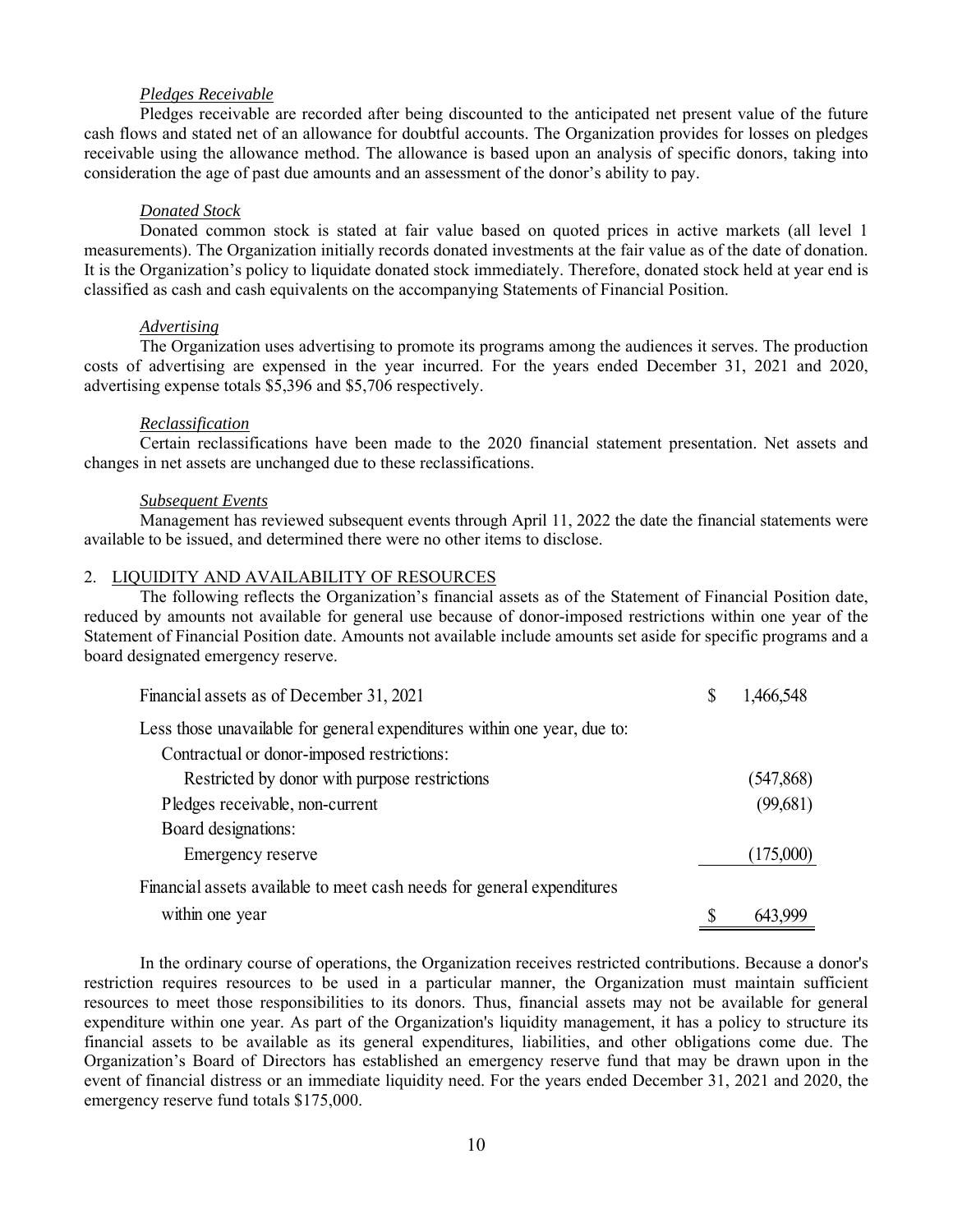## 3. PLEDGES RECEIVABLE

Pledges receivable consist of the following as of December 31, 2021 and 2020:

|                                     | 2021          | 2020 |  |  |
|-------------------------------------|---------------|------|--|--|
| Pledges receivable:                 |               |      |  |  |
| Less than one year                  | \$<br>100,000 | \$   |  |  |
| One to three years                  | 100,000       |      |  |  |
|                                     | 200,000       |      |  |  |
| Less:                               |               |      |  |  |
| Discount, from 0.17 to 0.47 percent | (319)         |      |  |  |
| Total                               | 199,681       |      |  |  |

## 4. IN-KIND DONATIONS

 The Organization recognizes the fair value of contributed services received if such services a) create or enhance nonfinancial assets or, b) require specialized skills that are provided by individuals possessing those skills and would typically need to be purchased if not contributed. In addition, numerous volunteers have donated significant amounts of their time to advance the Organization's program and objectives. However, these donated services are not reflected in the accompanying financial statements since these services do not meet the criteria for recognition.

## 5. CONDITIONAL CONTRIBUTIONS RECEIVABLE

 During 2021, the Organization received a conditional promise of \$1,000,000 due in three installments contingent upon the Organization accomplishing predetermined milestones determined by the donor. The first installment of \$350,000 was received during the fourth quarter of 2021 with the launch of 2 new branch offices and formation of a required number of savings groups. The second installment of \$400,000 is due in the fourth quarter 2022 and the third installment of \$250,000 is due in the fourth quarter 2023.

 The \$400,000 payment is to be used to launch one new branch office and continue to support the first two expansion offices and is contingent upon:

- All key staff hired and trained in the first two expansion branches,
- 1,800 active savings group members served by the first two expansion branches, and
- \$100,000 raised or pledged and reserved for the ongoing funding of expansion branches.

 The \$250,000 payment is to be used to continue support of the three expansion offices and provide a runway for the Organization to raise funding to sustain the new branches and is contingent upon:

- All key staff hired and trained in the third expansion branch office,
- 8,000 savings group members served by three expansion branches,
- \$100,000 in verified group member savings and 2,500 loans issued,
- 500 families able to add a daily meal, and
- \$450,000 raised or pledged to date and reserved for the ongoing funding of expansion branches.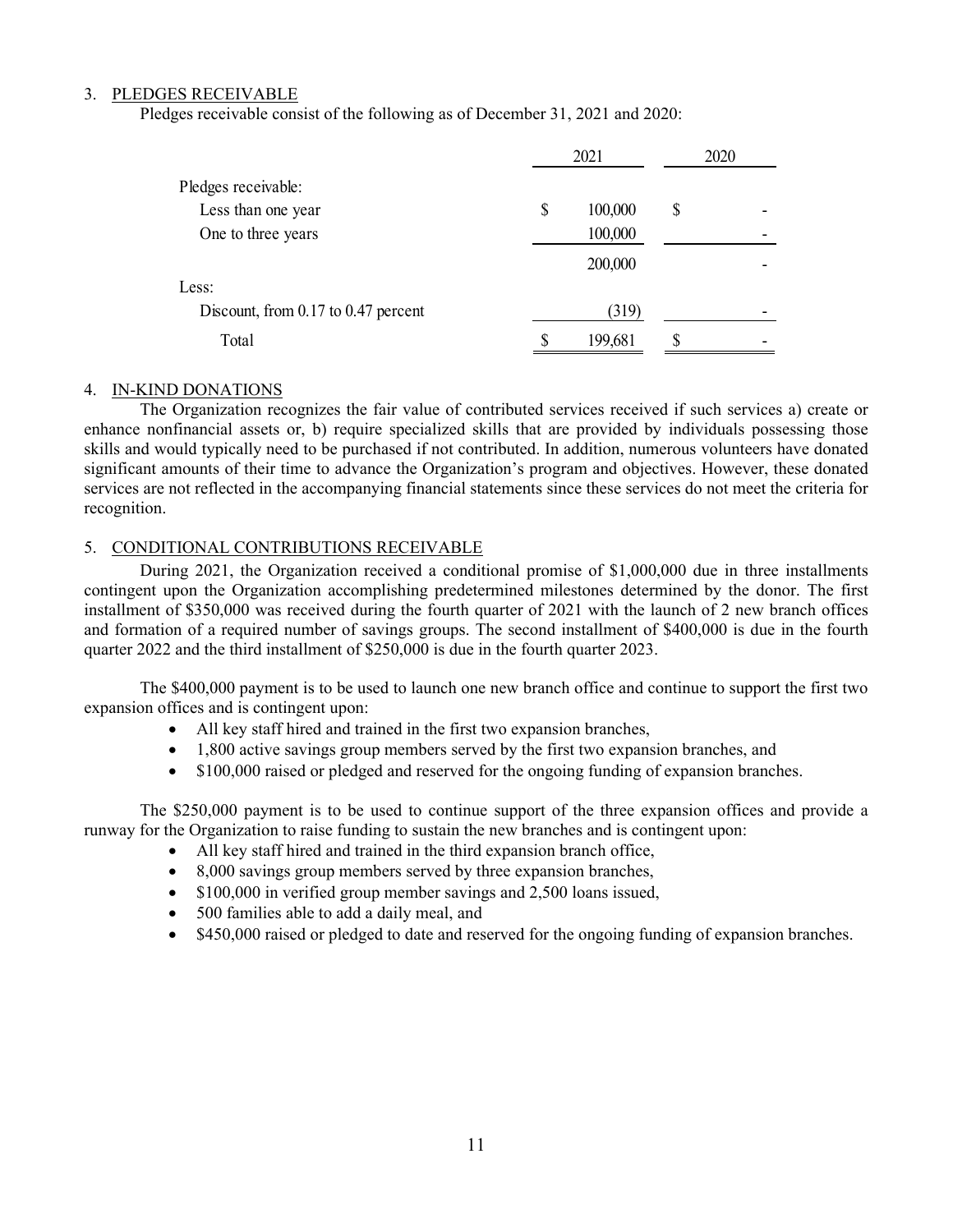#### 6. NET ASSETS WITH DONOR RESTRICTIONS

 Net assets with donor restrictions are available for the following purposes as of December 31, 2021 and 2020:

|                                            |   | 2021    | 2020    |  |  |
|--------------------------------------------|---|---------|---------|--|--|
| <b>KGF Expansion Fund</b>                  | S | 256,787 |         |  |  |
| <b>Stateside Capacity Fund Fundraising</b> |   | 183,332 | 100,000 |  |  |
| <b>Stateside Capacity Fund Marketing</b>   |   | 62,749  | 76,324  |  |  |
| THF Fund                                   |   | 25,000  | 25,000  |  |  |
| Savings Program Fund                       |   | 20,000  |         |  |  |
| Total                                      |   | 547,868 | 201,324 |  |  |
|                                            |   |         |         |  |  |

### 7. INCOME TAXES

The Organization is exempt from federal income taxes under Section  $501(c)(3)$  of the United States Internal Revenue Code, except on net income derived from unrelated business activity. A favorable determination related to tax exempt status was received July 23, 2012 from the Internal Revenue Service. For the years ended December 31, 2021 and 2020, the Organization has no unrelated business income. Accordingly, no provision for income taxes is made in the accompanying financial statements.

 Management has evaluated the Organization's tax positions and has not identified any material uncertain tax positions that would not be sustained in a federal or state income tax examination. Accordingly, no provision for uncertain tax positions has been made in the accompanying financial statements. The Organization is subject to routine audits by taxing jurisdictions; however, there are currently no audits for any tax periods in progress.

#### 8. RELATED PARTY TRANSACTIONS

 The Organization works closely with Empower One, a Christ-centered, nonprofit organization with a mission of empowering leaders of South Sudan to know how to make a disciple of Jesus, who can start a church that can then transform their community. In 2020, two members of the Organization's Board of Directors also served on the board of directors for Empower One.

 The Organization made contributions to Empower One in the amount of \$5,000 and \$0 for the years ended December 31, 2021 and 2020, respectively.

 Contributions from the Organization's board members totaled \$37,422 and \$62,635 respectively, for the years ended December 31, 2021 and 2020. Contributions from the Organization's employees totaled \$772 and \$1,164 respectively, for the years ended December 31, 2021 and 2020.

#### 9. CONCENTRATION OF CREDIT RISK

 The cash balances of the Organization are held in a financial institution located in the North Texas area. If cash balances exceed amounts covered by insurance provided by the Federal Deposit Insurance Corporation, the excess balances could be at risk of loss.

#### 10. COVID-19

The Organization is closely monitoring the impact of the pandemic of the novel strain of coronavirus, known as COVID-19, on all aspects of its operations, including how it has impacted and may continue to impact the Organization's grants and contributions, employees, fundraising, and program services. Due to the uncertainties surrounding the COVID-19 pandemic, it is unable to predict the impact that COVID-19 will have on its financial position, contributions and cash flows in future periods.